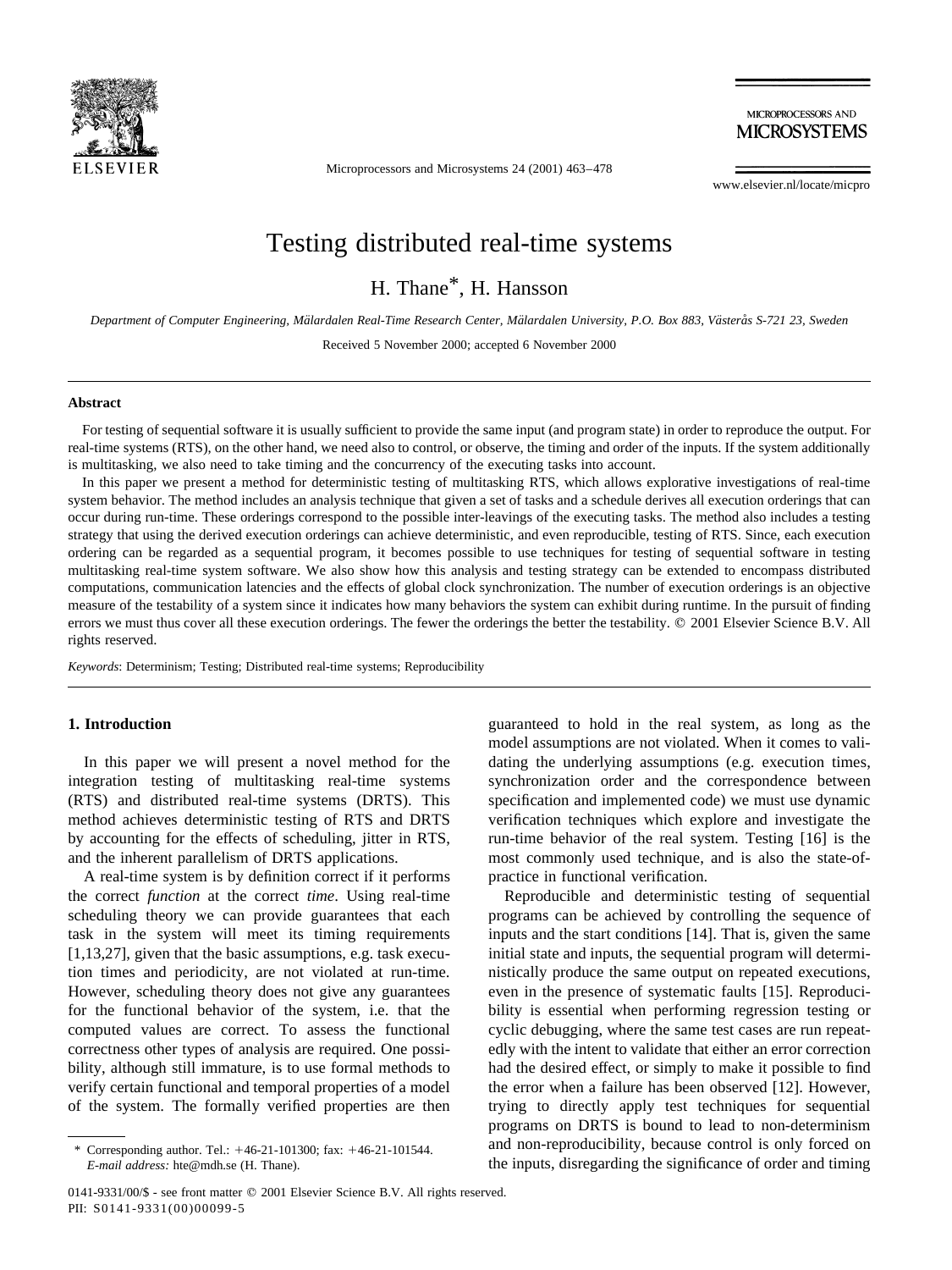

Fig. 1. Three different execution order scenarios.

of the executing and communicating tasks. Any intrusive observation of a distributed real-time system will, in addition, incur a temporal probe-effect [6,18] that subsequently will affect the temporal and functional behavior of the system.

The main contribution of this paper is a method for achieving deterministic testing of DRTS. We will specifically address task sets with recurring release patterns, executing in a distributed system where the scheduling on each node is handled by a priority driven preemptive scheduler. This includes statically scheduled systems that are subject to preemption [17,27], as well as strictly periodic fixed priority systems [1,13]. The method aims at transforming the non-deterministic DRTS testing problem into a set of deterministic sequential program testing problems. This is achieved by deriving all the possible execution orderings of the distributed real-time system and regarding each of them as a sequential program. A formal definition of what actually constitutes an execution order scenario will be given later in the paper. The following small example presents the underlying intuition:

Consider Fig. 1a, which depicts the execution of the tasks *A*, *B* and *C* during one instant of the repetitive pattern of executions dictated by an off-line generated static schedule, of length equal to the Least Common Multiple (LCM) of the task period times. The tasks have fixed execution times, i.e. the worst and best-case execution times coincide (WCET $_i =$ BCET<sub>*i*</sub>, for  $i \in \{A,B,C\}$ ). A task with later release time is assigned higher priority. These non-varying execution times have the effect of only yielding one possible execution scenario during the LCM, as depicted in Fig. 1a. However, if e.g. task *A* would have a minimum execution time of 2  $(BCET_A = 2; WCET_A = 6)$  we would get three possible execution scenarios, as depicted in Fig. 1a–c. In addition to the execution order scenario in Fig. 1a, there are now possibilities for *A* to complete before *C* is released (Fig. 1b), and for *A* to complete before *B* is released (Fig. 1c).

Given that these different scenarios yield different system behaviors for the same input, because of the order or timing of the produced outputs, or because of unwanted side effects via unspecified interfaces (caused by bugs), we would, by using regular testing techniques for sequential programs, get non-deterministic results. For example, assume that all tasks use a common resource *X* on which they carry out operations. Assume further that they receive input immediately when starting, and deliver output at their termination.

We would then, for the different scenarios depicted in Fig. 1a–c, get different results as follows:

- The scenario in Fig. 1a would give *A*(*X*), *B*(*X*) and  $C(B(X)).$
- The scenario in Fig. 1b would give *A*(*X*), *B*(*X*) and *C*(*A*(*X*)).
- The scenario in Fig. 1c would give *A*(*X*), *B*(*A*(*X*)) and  $C(B(A(X))).$

Making use of the information that the real-time system depends on the execution orderings of the involved tasks, we can achieve deterministic testing, since for the same input to the tasks and the same execution ordering, the system will deliver the same output on repeated executions.

In order to address the scenario dependent behavior we suggest the following testing strategy.

- 1. Identify all possible execution order scenarios for each scheduled node in the system during a single instance of the release pattern of tasks with duration *T*; typically equal to the LCM of the period times of the involved tasks.
- 2. Test the system using any regular testing technique of choice, and monitor for each test case which execution order scenario is run during [0,*T*], i.e. which, when and in what order jobs are started, preempted and completed. By jobs we mean single instances of the recurring tasks during *T*.
- 3. Map test case and output onto the correct execution ordering, based on observation.
- 4. Repeat 2–3 until the coverage sought is achieved.

The probe effect is avoided by making the probes part of the design and then letting them remain in the target system [24,25].

#### *1.1. Contributions*

In this paper we present a method for functional integration testing of multitasking RTS and DRTS: This method is to our knowledge the first testing method to fully encompass scheduling of DRTS. The main activities of the testing method are to:

• identify the execution order scenarios for each node in a distributed real-time system;